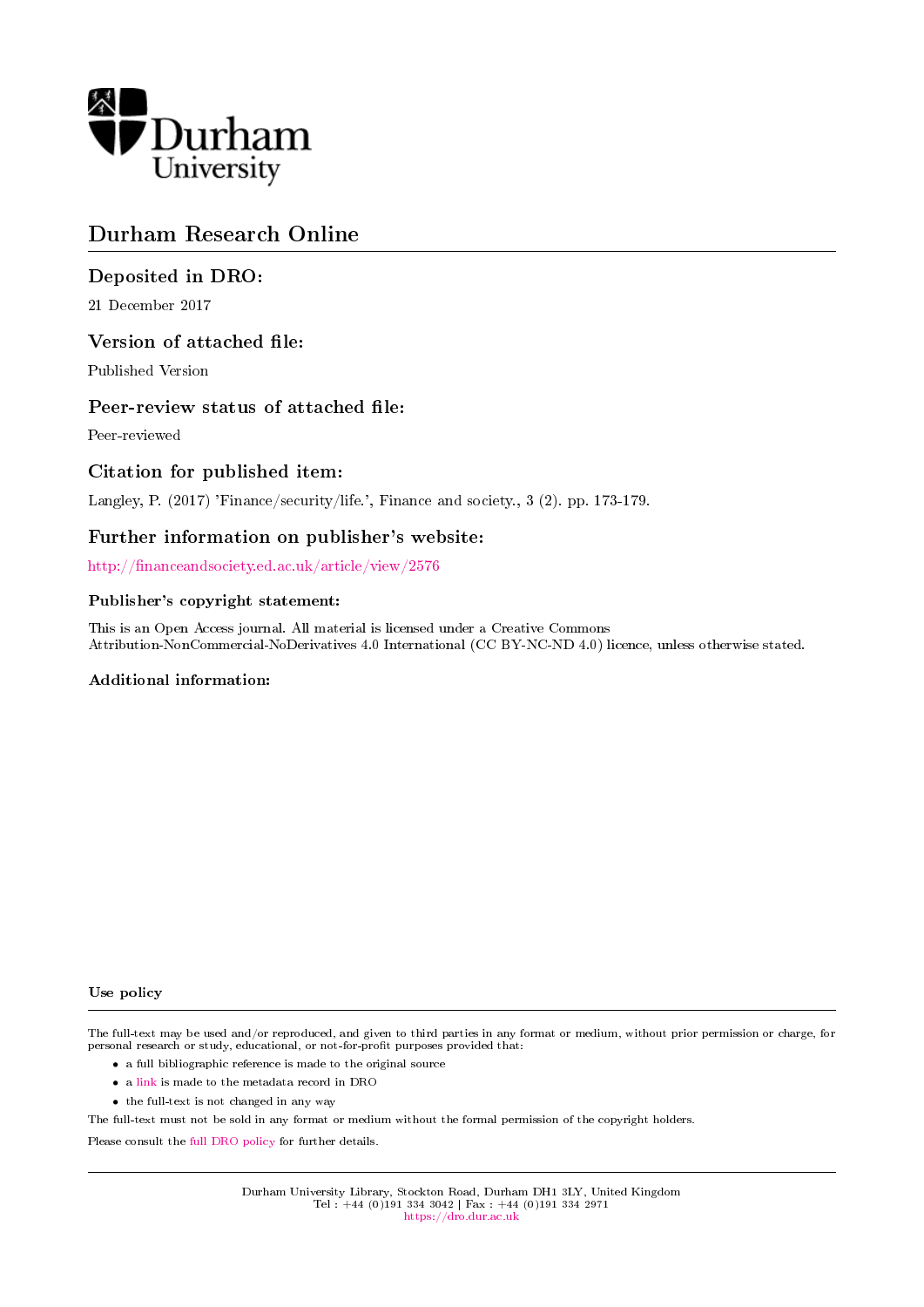

# Finance/security/life

Finance and Society 2017, 3(2): 173-79 © The Author(s) 10.2218/finsoc.v3i2.2576



Paul Langley Durham University, UK

What is the contemporary relation between finance and security? In what ways has Marieke de Goede's (2010) distinctive and powerful formulation of this relation as 'finance/security' framed a new analytical terrain for social scientific research? Can the trajectory of research into finance/security be taken further and, if so, what might be the heading for this research? Framed by these questions, this short essay will suggest that the concept of finance/security can inform critical inquiry that addresses the dynamics of both the *financialization of security* (i.e., how financial logics and techniques come to feature in governance that renders uncertain social phenomenon as problems of security) and the *securitization of finance* (i.e., how uncertain financial market circulations come to figure in governance that securitizes a valued, neoliberal form of life). Specifically, the essay will encourage further research into the securitization of finance by developing the notion of 'finance/security/life'. A focus on the intersections of finance/security/life will be shown to prompt a broadened range of critical, cross-disciplinary concerns with the various ways in which financial markets are positioned as vital to securing wealth, welfare and wellbeing.

Providing a map for fellow travellers, Marieke de Goede (2010) sets out three 'avenues' for the pursuit of research into the relation between finance and security. Her purpose is to demarcate two existing research routes that are relatively well-travelled, and to signal the coalescence of a new, third way forward. De Goede first identifies a body of work, largely located at the intersection of Economic History, Historical Sociology and International Relations (IR), which attempts to elucidate how financial markets feature in state-building and national security. Attention is thus drawn to accounts of state power and security that address the constitutive importance of public credit (Carruthers, 1996; Knafo, 2013), and which go beyond and complement analyses that stress the significance of monetary sovereignty and taxation (Ingham, 2004). Second, de Goede (2010) draws attention to a trajectory of research that, developed primarily through the Marxist and institutional political economy traditions, explores how volatile and crisis-ridden financial markets produce insecurity in socio-economic life. As discussed below, this is an avenue for research that has become increasingly attractive for travellers in recent years, not least because of the global financial crisis. Third, de Goede's explicit intention is to specify the coordinates for an analytical route into the relation of finance and security that she terms 'finance/security'. Here, and consistent with broadening the

Corresponding author:

Paul Langley, Department of Geography, Durham University, Lower Mountjoy, South Road, Durham DH1 3LE, UK. Email: paul.langley@durham.ac.uk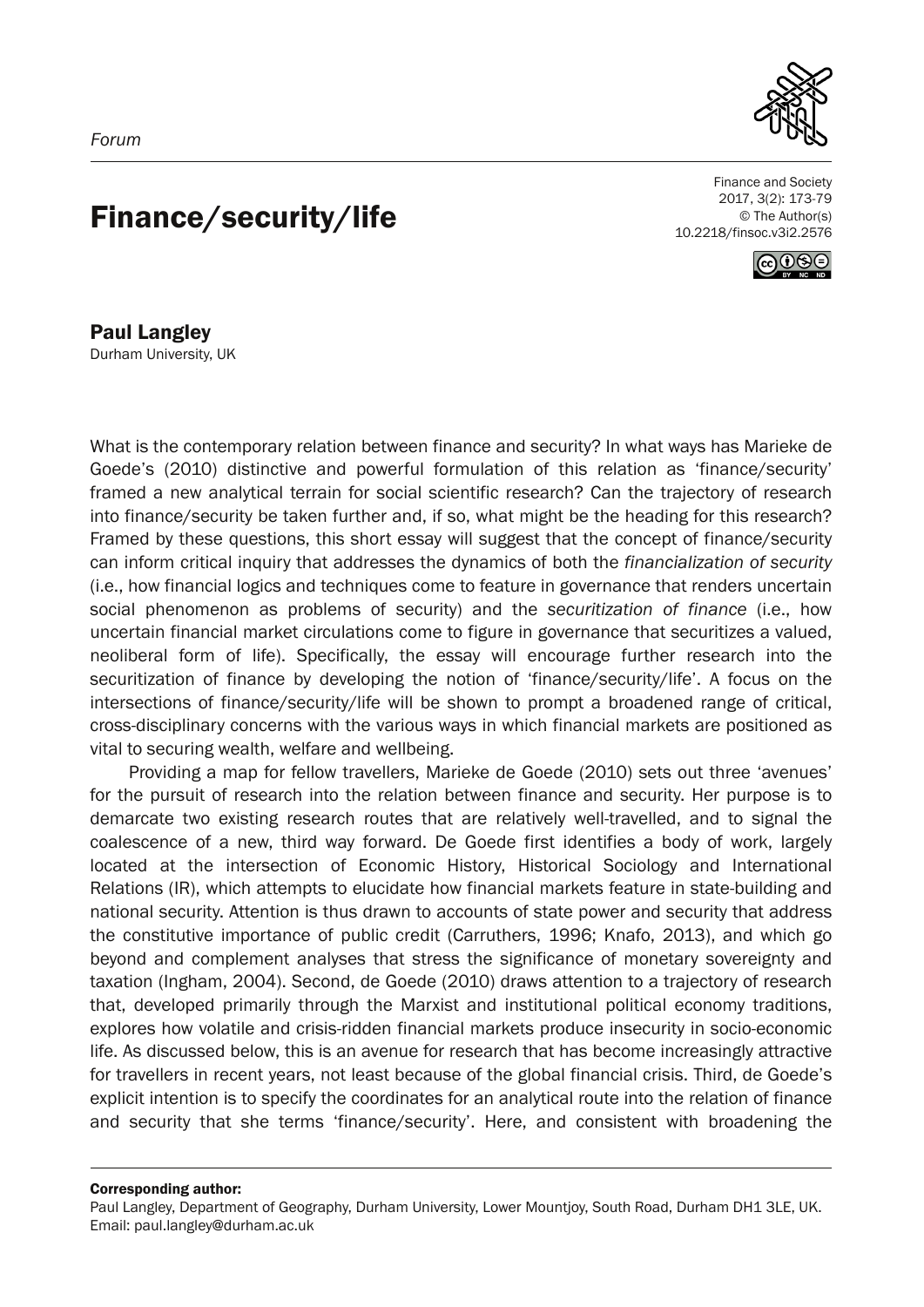disciplinary remit and critical credentials of mainstream IR and security studies, finance is held to loom large in the formulation and execution of the contemporary liberal government of social phenomena as security problems. This is in large part because finance and security share an ontological conundrum – how to confront the uncertain future – and an epistemology of risk that is manifest in the deployment of a panoply of risk management techniques and tools in order to render the future actionable in the present (Boy et al., 2011).

As articulated by de Geode (2010), the concept of finance/security has primarily served as an important reference point for research into security practices that draws, in particular, on the theoretical insights of Michel Foucault's (2007, 2008) later work on the emergence and operation of the rationality of biopolitical security. In effect, de Geode's (2010) concept of finance/security draws explicit attention to processes through which biopolitical security practices are 'financialized' in the contemporary period, processes that Foucault himself could not have perceived during his own time. The financialization of security has been revealed through research that highlights various ways in which an array of financial logics, techniques and markets – such as insurance and derivatives, for example – enter into governmental programmes that seek to securitize the future in the present (Aitken, 2011; Lobo-Guerrero, 2011; Martin, 2007).

Such research has played an important role in debates about the dynamic qualities of contemporary security practices, especially debates that centre on the growing prevalence of pre-emptive techniques which question and displace techniques operating on the premise of probabilistic risk calculation (Amoore, 2013). Wider controversies over risk and uncertainty are thus drawn into research on the financialization of security (e.g., O'Malley, 2009), including long-standing and hotly contested considerations of the relative significance of logics of uncertainty and risk in financial markets (e.g., Appadurai, 2011). The financialization of security has been shown to feature strongly in the proliferation of imaginative and anticipatory techniques that seek to secure air travel, terrorism, and migration, for example (see Adey, 2009; Amoore and de Goede, 2008; and Walters, 2006). Indeed, research in this vein also includes de Goede's (2012) own analysis of the governance of terrorist money and finance through practices that she aptly terms 'speculative security'.

In *Liquidity Lost* – my account of how the global financial crisis was governed in its Anglo-American heartland – I explicitly anchored an understanding of the financialization of security in a deeper appreciation of the power of economics in contemporary, neoliberal government (Langley, 2015; see also Best, 2017). My argument in this respect was that the intersections and resonances between the logics, calculations, and techniques of finance and security take place amidst a mode of liberal government in which economics 'at large' and 'in the wild' (Callon, 2007) provides the very means of administration. Crisis governance, put baldly, was not a matter of governing over the economy, but of the mobilization of a diverse array of theories, concepts and calculative devices which ensured governance through economy.

*Liquidity Lost* also drew attention to the ways in which crisis management ultimately heralded something of a step-change in the security logics and practices that prevail in financial governance. Previously nascent or marginal techniques of governance were brought to the fore and became mainstream in global finance, techniques that govern through, rather than against, uncertainty. Indeed, one of the principal ways in which the crisis was rendered and governed was precisely as a crisis of probabilistic risk (Langley, 2013). Subsequent to the crisis, then, anticipatory techniques such as stress testing have been corralled into governmental programmes designed to advance the 'resilience' of banks and banking systems, and to offer a 'macro-prudential' approach to financial stability and regulation.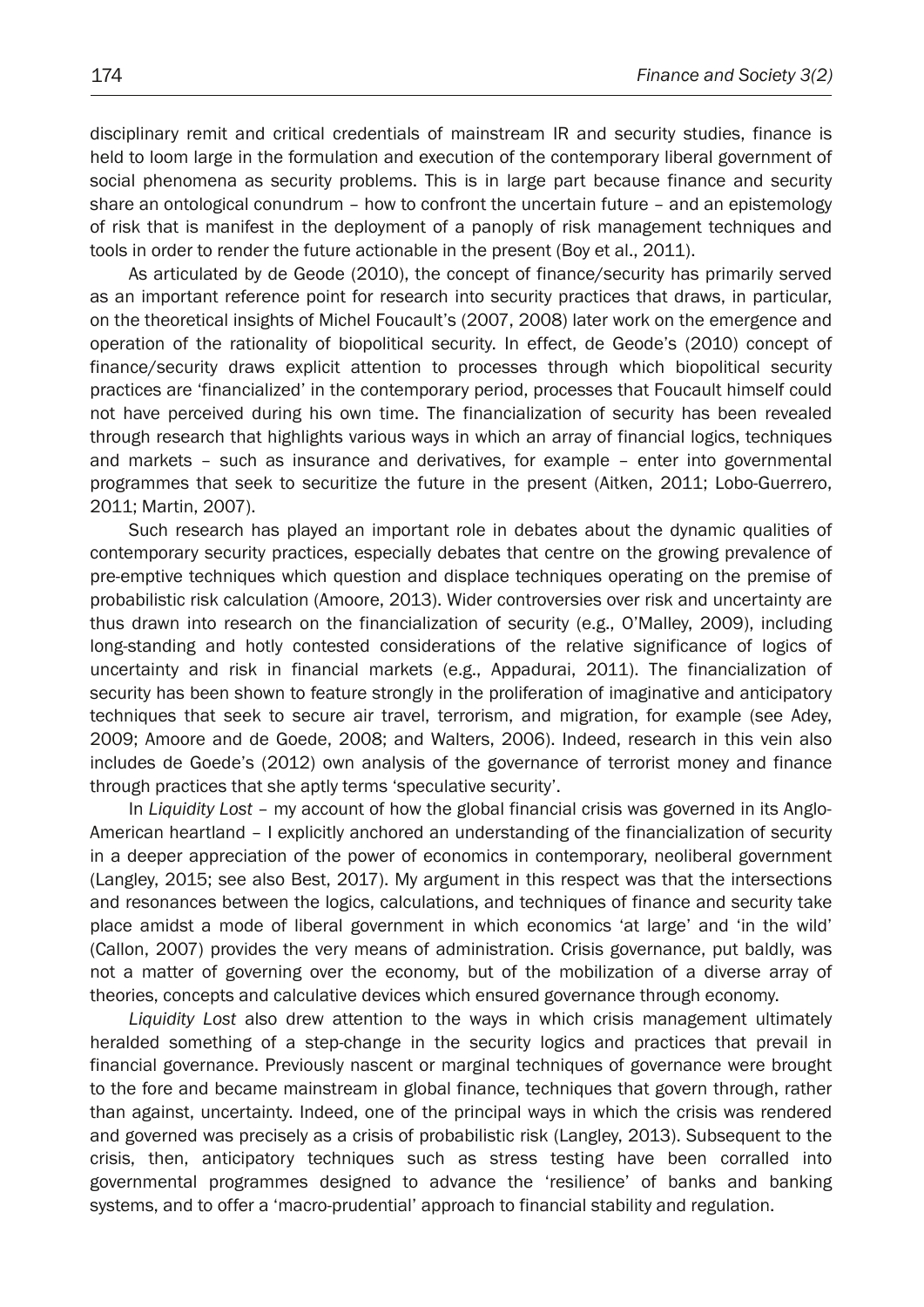The principal arguments of *Liquidity Lost* sought, however, to hold together critical concerns with both the financialization of security (i.e., how financial logics and techniques come to feature in governance that renders uncertain social phenomenon as problems of security) and the securitization of finance (i.e., how uncertain financial market circulations come to figure in governance that securitizes a valued, neoliberal form of life). The bequest of crisis management has been a will to put in place new technical and anticipatory fixes for the destructive vicissitudes of financial market circulations. At the same time, however, such fixes are to be reconciled with the productive prospects that financial market circulations seemingly hold for wealth creation and popular security. Put more broadly, economizing and financializing logics and techniques are certainly constitutive in the contemporary biopolitical security rationality that prevails across a host of governmental domains, but the uncertain circulations of the financial markets are also rendered and governed as a dilemma of biopolitical security, as a relation of finance/security/life.

The avenue of finance/security, then, is not a singular route for research into the relation between finance and security. Rather, to continue de Goede's (2010) road map analogy, it is perhaps better thought of as a junction point from where two closely intertwined but relatively distinct research trajectories begin. To date, most researchers setting forth from this junction have pursued journeys that push at the disciplinary boundaries of mainstream IR and security studies and work towards furthering understanding of the financialization of security. Meanwhile, those preoccupied with the securitization of finance – departing from the junction of finance/security to travel along a somewhat more cross-disciplinary research arc, which I would signpost as finance/security/life – are likely to be critically concerned with the various ways in which financial markets come to figure in governance that securitizes a valued, neoliberal form of life.

A concern with finance/security/life is a critical preoccupation with how uncertain financial market circulations are positioned as crucial to securing wealth, welfare and wellbeing, especially (although not exclusively) in the USA and UK (Langley, 2008). Over the last four decades or so, transformations in saving and borrowing routines in Anglo-America have resulted in close and intense ties between everyday investors and debtors and the uncertain circulations of wholesale financial markets. As such, when the global financial crisis hit, the severe dislocations in financial market circulations were not rendered and governed as strictly monetary, market and banking issues that threatened to spill over into the 'real economy' of production and employment. Rather, how to keep up even those financial circulations deemed to be speculative in character was prefigured by a wider predicament of providing opportunities for wealth, welfare and wellbeing through the financial markets (Langley, 2017a). Uncertain and relatively free flowing financial market circulations had to be restored and re-opened for business because the security of life itself turns on their ostensibly productive capacities.

Researchers explicitly concerned with finance/security/life are likely to encounter fellow travellers who in the wake of the global financial crisis have also arrived, so to speak, at the analysis of this relation, but not necessarily as a result of setting out along the avenue that de Goede (2010) terms finance/security. For example, Autonomist Marxists such as Christian Marazzi (2010) and Maurizio Lazzarato (2012, 2015) integrate theoretical insights taken from Foucault, Deleuze and other poststructural writers into the political economy of Marx and, in effect, position finance/security/life at the heart of their accounts of the insecurities produced by contemporary capitalism. Favouring theoretical abstraction over the analytical nuances that come with detailed fieldwork, the powerful core argument of Autonomist Marxism is that the extraction of financial rent and accompanying violence of accumulation by dispossession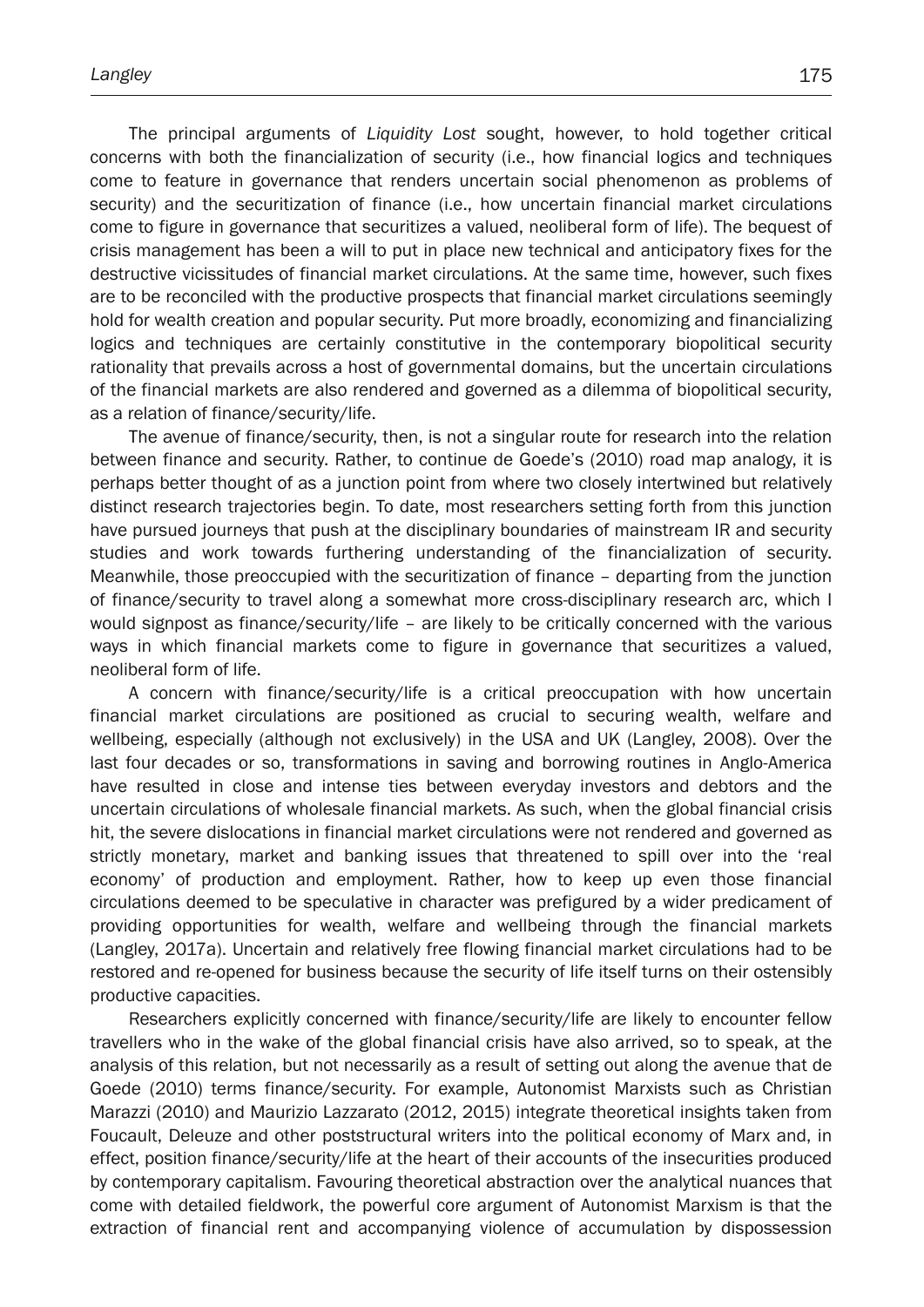should no longer be understood to occupy a secondary, parasitical role in the capitalist mode of production. Rather, given the various ways in which the credit-debt relation funds the meeting of basic needs, propels consumerism and makes possible value-production through the exchanges and circulations of social reproduction, it is held to have displaced the wagelabour relation and become foundational to the contemporary mode of capitalism. For the Autonomists, the intensification of socio-economic insecurity that accompanies the current pre-eminence of financial markets is therefore experienced not merely as sudden and periodic – wrought by the inevitable and occasional outbreak of crises – but as an ever-present, structural condition of life under present day capitalism. The result, as Lazzarato (2012: 94) has it, is that the struggle with debt – alongside grudging acceptance of growing inequalities, the management of precarious employability, falls in real wages, and the shrinking availability of public services – characterizes the lived experience of insecurity for the majority.

The Autonomist Marxists have certainly made significant strides along the research avenue of finance and insecurity. However, there remain important and critical analytical payoffs that follow from foregrounding the relation of finance/security/life, and from not subsuming it within an account of the structural insecurities of financialized capitalism. This is especially the case given that the most notable feature of contemporary, post-crisis neoliberal government is indeed that it continues to operate on the basis that uncertain financial circulations are indeed vital to securing life itself. Three sets of recent research can be read as providing important insights for beginning to understand how this is possible, thereby providing further illustration of the current range of critical concerns that are opened up by following a trajectory for research that centres on the intersections of finance/security/life.

First, the rationalities and logics of money and finance loom large in the literature that turns its analytical attention to the paradoxical significance of intimate faith, embodied emotions and affective attachments in the production of order, cohesion and legitimacy in the governance of contemporary neoliberal life (e.g., Anderson, 2012; Konings, 2015; Massumi, 2014). If we take terms from Lauren Berlant (2010), for example, it becomes apparent that individuals and households seeking to secure their own futures through uncertain financial market circulations are bound by a relation of 'cruel optimism'. As Autonomist Marxists would have it, that which promises future wealth, welfare and wellbeing actually produces insecurity for the vast majority in the here and now, but this does not seem to weaken the popular hold of hopeful attachments to the neoliberal 'good life' (see Langley, 2014). Not dissimilarly, drawing on David Bissell (2014), the intersections of finance/security/life might be further interrogated as they are made present in the complex habits of daily practices and manifest in anxious, stressed and depressed bodies.

Second, a diverse body of literature can be read as suggesting that financial market circulations are being figured in the securitization of a valued, neoliberal form of life in ways that extend well beyond their apparent contribution to personal wealth and material welfare and wellbeing. Consider, for example, how the growth of a range of green financial markets – helpfully categorized by Sian Sullivan (2012) as including 'nature finance', 'nature banking', and 'nature derivatives' – is increasingly central to governmental programmes that attempt to secure the ecological conditions of contemporary life (see also Cooper, 2010). Not dissimilarly, harnessing financial markets is also increasingly regarded as crucial to governmental programmes that seek to secure the urban infrastructures (e.g., energy, transportation, digital) that enable the exchanges and flows of contemporary life (Langley, 2017b). Rather than retrenching under the weight of its own contradictions, then, processes that securitize finance may actually be extending their reach across the governance of contemporary life.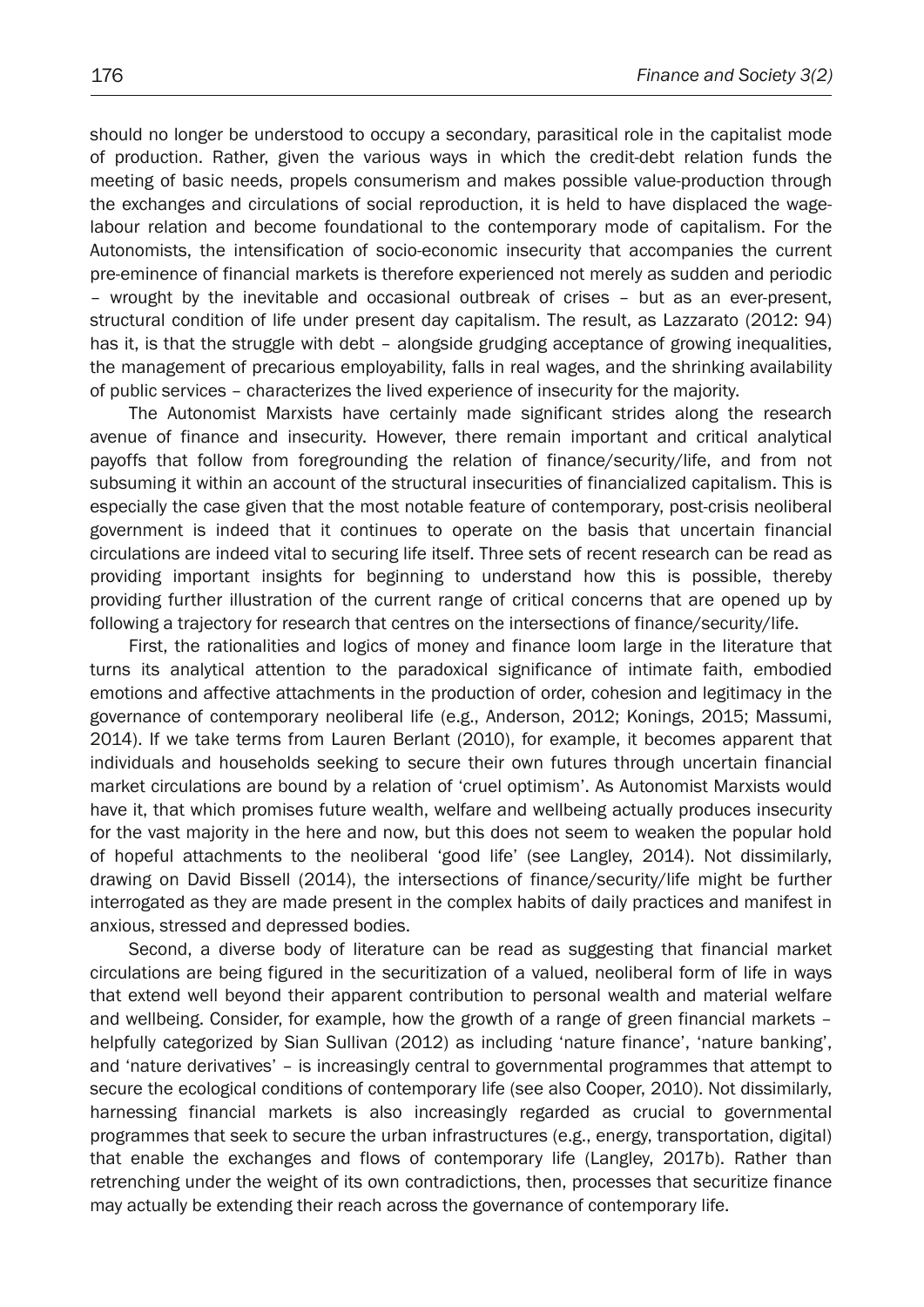Finally, research by Nina Boy (2015) and Jacqueline Best (2017) provides a very timely reminder that the relation of finance/security/life is not solely a consequence of the programmes, techniques and affective forces of biopolitical security, but also involves the rearticulation and repurposing of rationalities and techniques of sovereignty. As the global financial crisis so starkly revealed, sovereign debt has undergone a hugely significant transformation over the last three centuries or so: from a high-risk investment typically implicated in state warfare and subject to sovereign whims over repayment and default, to a highly liquid and ostensibly risk-free investment that today routinely collateralizes global money market circulations and provides a safe-haven during financial market crises. It follows that critical accounts of the finance/security/life relation should consider the diverse ways in which sovereign techniques and practices contribute to the routine and emergency stabilizations of financial markets.

Put bluntly, the finance/security/life relation has been held together in Anglo-America over the last decade through the consolidation of a wide range of initially and supposedly exceptional measures: crisis-relieving actions that mobilize monetary, fiscal and regulatory sovereignty have become the new normal. While a full account of these developments lies beyond the scope of this short essay (see Langley, 2015), consider, by way of closing, the postcrisis consolidation of the 'unconventional policies' now being pursued by central banks. Working on the atmospheric conditions of confidence that affectively charge the uncertain circulations of finance, central banks have consistently signalled that they are prepared to act at all costs to keep the markets in motion and to enact new responsibilities to ensure that banks will be more resilient when the next crisis comes. Related, pre-crisis anti-inflationary concerns have been somewhat relaxed in favour of considerations of economic growth and stability, and interest rates have been kept at low levels which remain historically unprecedented. And, often under the rubric of 'quantitative easing' and long after the highpoint of the crisis, central banks have minted vast quantities of digital money which, literally counting as liabilities on their balance sheets, has been used to purchase vast quantities of financial market assets. Cheap and magic money has, in sum, continuously boosted the asset prices and flows of credit that are crucial to sustaining cruel optimism across the population, upholding hope that ostensibly productive relationships between the financial markets and wealth, welfare and wellbeing will ultimately deliver the neoliberal good life.

## References

- Adey, P. (2009) Facing airport security: Affect, biopolitics and the preemptive securitization of the mobile body. *Environment and Planning D: Society and Space*, 27(2): 274-95.
- Aitken, R. (2011) Financializing security: Political prediction markets and the commodification of uncertainty. *Security Dialogue*, 42(2): 123-41.
- Amoore, L. (2013) *The Politics of Possibility: Risk and Security Beyond Probability*. Durham, NC: Duke University Press.
- Amoore, L. and de Goede, M. (2008) Introduction: Governing by risk in the War on Terror. In: Amoore, L. and de Goede, M. (eds.) *Risk and the War on Terror*. London: Routledge, 5-20.
- Anderson, B. (2012) Affect and biopower: Towards a politics of life. *Transactions of the Institute of British Geographers*, 37(1): 1: 28-43.

Appadurai, A. (2011) The ghost in the financial machine. *Public Culture*, 23(3): 517-39.

Berlant, L. (2010) *Cruel Optimism*. Durham, NC: Duke University Press.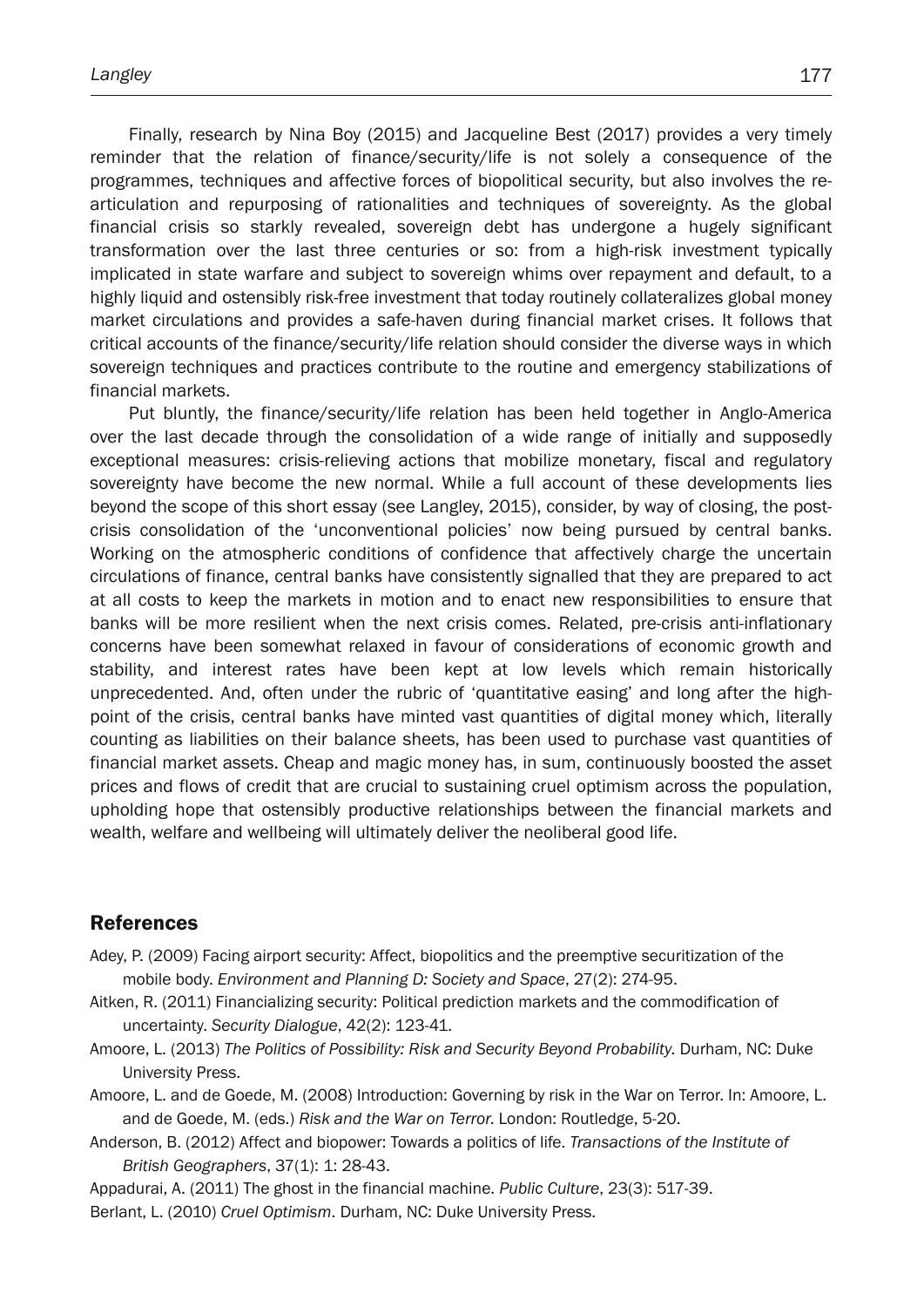- Best, J. (2017) Security, economy, population: The political economic logic of liberal exceptionalism. *Security Dialogue*, 48(5): 375-92.
- Bissell, D. (2014) Encountering stressed bodies: Slow creep transformations and tipping points of commuting mobilities. *Geoforum*, 51(2): 191-201.

Boy, N. (2015) Sovereign safety. *Security Dialogue*, 46(6): 530-47.

- Boy, N., Burgess, P. and Leander, A. (2011) The global governance of security and finance. *Security Dialogue*, 42(2): 115-22.
- Callon, M. (2007) What does it mean to say that economics is performative? In: MacKenzie, D., Muniesa, F. and Siu, L. (eds.) *Do Economists Make Markets? On the Performativity of Economics*. Princeton, NJ: Princeton University Press, 311-57.
- Carruthers, B. (1996) *City of Capital: Politics and Markets in the English Financial Revolution*. Princeton, NJ: Princeton University Press.
- Cooper, M. (2010) Turbulent worlds: Financial markets and environmental crisis. *Theory, Culture and Society*, 27(2-3): 167-90.
- de Goede, M. (2010) Financial security. In: Burgess, J.P. (ed.) *The Routledge Handbook of New Security Studies*. London: Routledge, 100-109.
- de Goede, M. (2012) *Speculative Security: The Politics of Pursuing Terrorist Monies*. Minneapolis, MN: University of Minnesota Press.
- Foucault, M. (2007) *Security, Territory, Population: Lectures at the Collège de France, 1977-1978*. Basingstoke: Palgrave MacMillan.
- Foucault, M. (2008) *The Birth of Biopolitics: Lectures at the Collège de France, 1978-1979*. Basingstoke: Palgrave MacMillan.
- Ingham, G. (2004) *The Nature of Money*. Cambridge: Polity Press.
- Knafo, S. (2013) *The Making of Modern Finance: Liberal Governance and the Gold Standard*. London: Routledge.
- Konings, M. (2015) *The Emotional Logic of Capitalism: What Progressives Have Missed*. Stanford, CA: Stanford University Press.
- Langley, P. (2008) *The Everyday Life of Global Finance: Saving and Borrowing in Anglo-America*. Oxford: Oxford University Press.
- Langley, P. (2013) Anticipating uncertainty, reviving risk? On the stress testing of finance in crisis. *Economy and Society*, 42(1): 51-73.
- Langley, P. (2014) Equipping entrepreneurs: Consuming credit and credit scores. *Consumption Markets & Culture*, 17(5): 448-67.
- Langley, P. (2015) *Liquidity Lost: The Governance of the Global Financial Crisis*. Oxford: Oxford University Press.
- Langley, P. (2017a) Financial flows: Spatial imaginaries of speculative circulations. In: Christophers, B., Leyshon, A. and Mann, G. (eds.) *Money and Finance After the Crisis: Critical Thinking for Uncertain Times*. Oxford: Wiley-Blackwell, 69-90.
- Langley, P. (2017b) Frontier financialization: Urban infrastructure in the United Kingdom. *Economic Anthropology*, forthcoming.
- Lazzarato, M. (2012) *The Making of the Indebted Man*. Los Angeles, CA: Semiotext(e).

Lazzarato, M. (2015) *Governing By Debt*. Los Angeles, CA: Semiotext(e).

- Lobo-Guerrero, L. (2011) *Insuring Security: Biopolitics, Security and Risk*. London: Routledge.
- Marazzi, C. (2010) *The Violence of Financial Capitalism*. Los Angeles, CA: Semiotext(e).
- Martin, R. (2007) *An Empire of Indifference: American War and the Financial Logic of Risk Management*. Durham, NC: Duke University Press.
- Massumi, B. (2014) *The Power at the End of the Economy*. Durham, NC: Duke University Press.